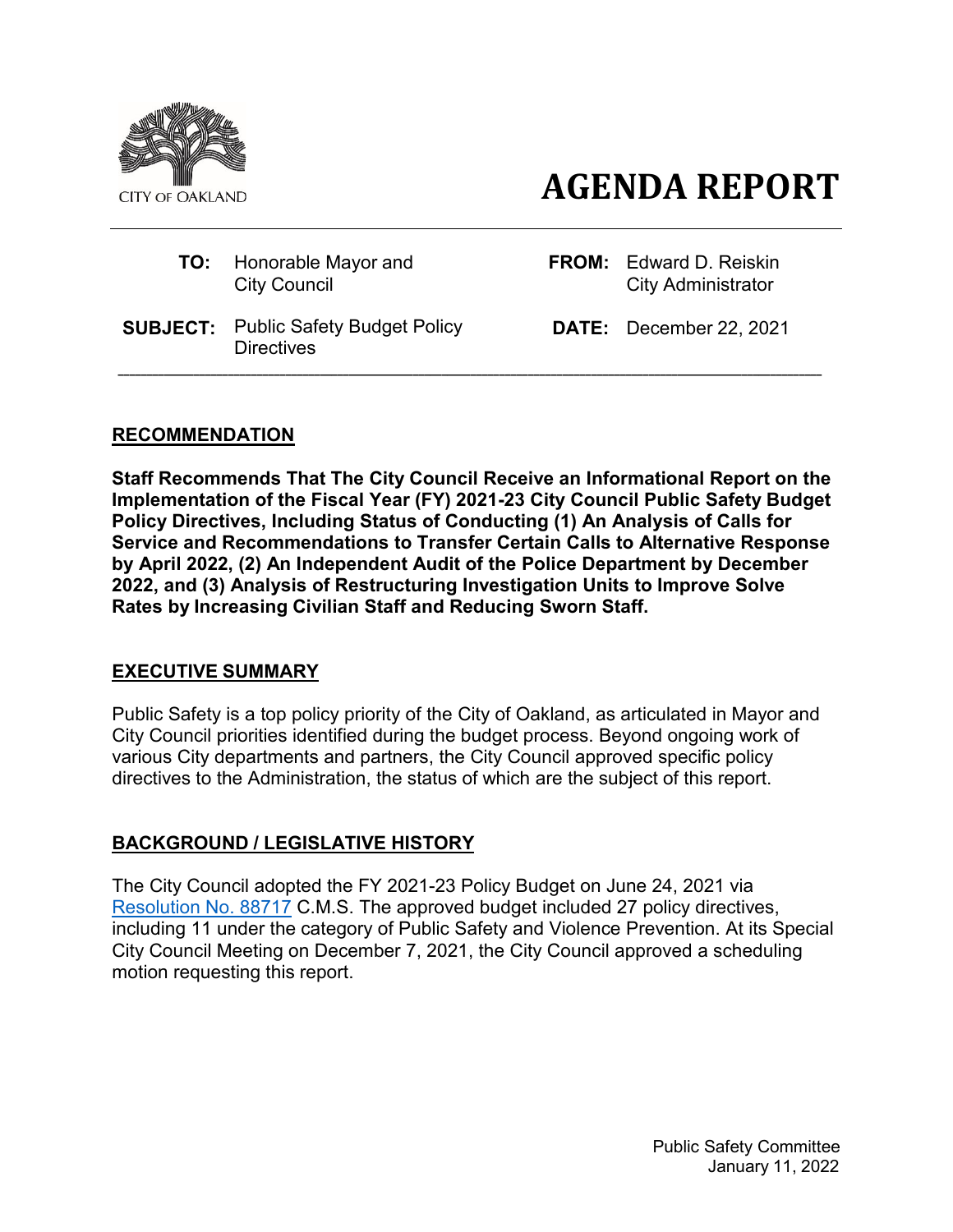# **ANALYSIS AND POLICY ALTERNATIVES**

The following are the titles of the Council Policy Directives related to Public Safety and Violence Prevention and updates on their implementation.

#### **8. Independent Audit of the Police Department**

Development of the scope for this audit will commence following the onboarding of the Police Commission Inspector General in early 2022.

#### **9. Police Department Calls for Service**

The Oakland Police Department (OPD) has contracted with the National Institute for Criminal Justice Reform to conduct a comprehensive calls-for-service analysis that will examine the past three years of call data to show the amount of police resources used and the time spent overall on these specific calls, as indicated in a November 12, 2021 [Informational Memo.](https://cao-94612.s3.amazonaws.com/documents/OPD-Info-Memo-Calls-for-Service-Analysis-11.16.21-REVISED.pdf) The analysis is expected to be complete by March 2022.

#### **10.Police Department Academies**

OPD provided an [Informational Report](https://oakland.legistar.com/LegislationDetail.aspx?ID=5014871&GUID=1C2B39CF-9018-43F4-824E-C08619F823FC) to the Public Safety Committee at its September 14, 2021 meeting.

#### **11.Second Phase of Reimagining Public Safety to Include Restructuring of the Police Department to Focus on Serious and Violent Crime**

Development of a consultant scope of services for Phase Two has not yet begun. Staff hopes to use this Public Safety Committee meeting to solicit public and Councilmember feedback on the substance of the scope and any other aspects of this process in order to inform next steps.

#### **a. Increase Capacity to Investigate and Solve Crimes and Produce Higher Clearance Rates on Homicides, Missing Persons, and Other Serious Crimes by Restructuring Investigations Units**

The information below details how OPD has worked to increase capacity to investigate and solve crimes and produce higher clearance rates on homicides, missing persons, and other serious crimes by restructuring investigations units. This includes the formation and continued efforts of the Violent Crimes Operations Center, the realignment of investigators to support violent crime follow-up, and the gun tracing and NIBN work done by the Crime Lab and Crime Gun Integration Center (CGIC).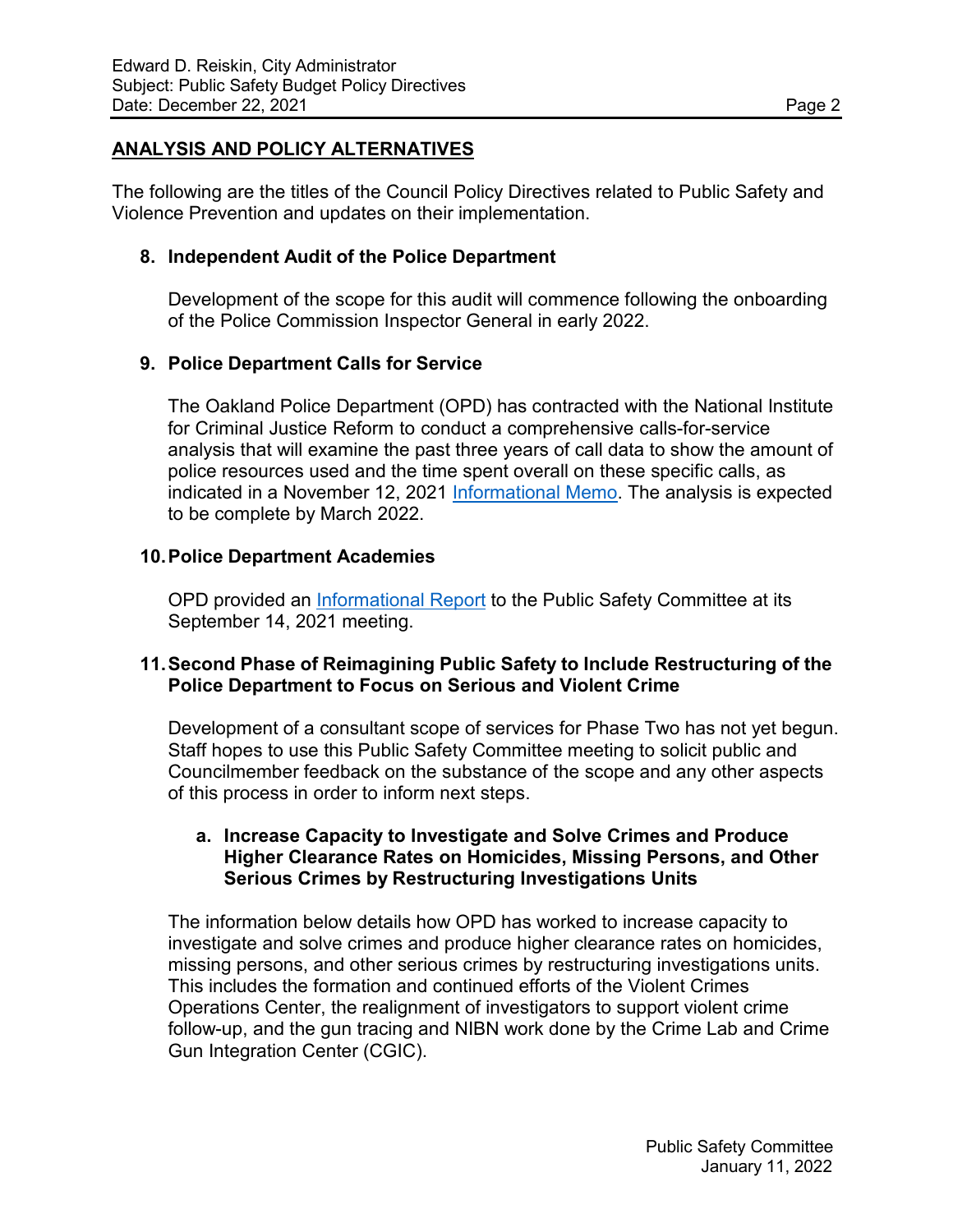# *Violent Crime Operations Center*

Prior to establishing the Violent Crime Operations Center (VCOC), Crime Reduction Teams (CRTs) were organized under OPD's the Bureau of Field Operations and assigned to an area commander. Although this structure had many positive components, CRT only had a view of their designated geography. The VCOC was established in early 2021 to centralize the strategic dissemination of criminal intelligence and deployment of police resources. This centralized approach supports the Criminal Investigation Division (CID) and intelligence-led violent crime prevention. The VCOC has a multi-pronged approach to fighting and deterring violent crime. VCOC goals include:

- Receive, analyze, and disseminate criminal intelligence and information;
- Reduce and Prevent Crime through intelligence driven enforcement;
- Support the Department's Ceasefire strategy in using data to reduce group/gang violence;
- Provide real-time assistance to field units;
- Identify crime patterns, trends and areas for preventive measures and follow up investigations; and
- Collaborate with external partners such as the Federal Bureau of Investigations (FBI), United States Marshals Service (USMS), and the Oakland Department of Violence Prevention (DVP).

This centralized and collaborative approach has proven to be effective. In Q2 2021 VCOC was responsible for 62 arrests including 19 for homicide cases. The VCOC and its stakeholders continue to direct resources to those locations in Oakland Police Areas 4 and 5, and towards those individuals who were most likely driving the violence in Oakland.

# *Nexus between Ceasefire, CGIC, Crime lab, and DVP*

Reducing gun violence is a top OPD priority. First, the Ceasefire strategy is the primary model used to combat gun violence in Oakland. This strategy calls for a reliance on crime data and intelligence to focus on those who commit shootings and homicides in Oakland. There is a strong emphasis on removing guns from the community. The specific focus is removing them from the individuals who are using them for violent crimes. There is significant coordination within OPD and with external law enforcement partners through the OPD Crime Gun Integration Center (CGIC). CGIC works closely with the OPD Crime Lab to rapidly analyze and disseminate the results of ballistic links that are produced by the OPD Crime Lab. This collaboration allows OPD to make connections between guns and shootings.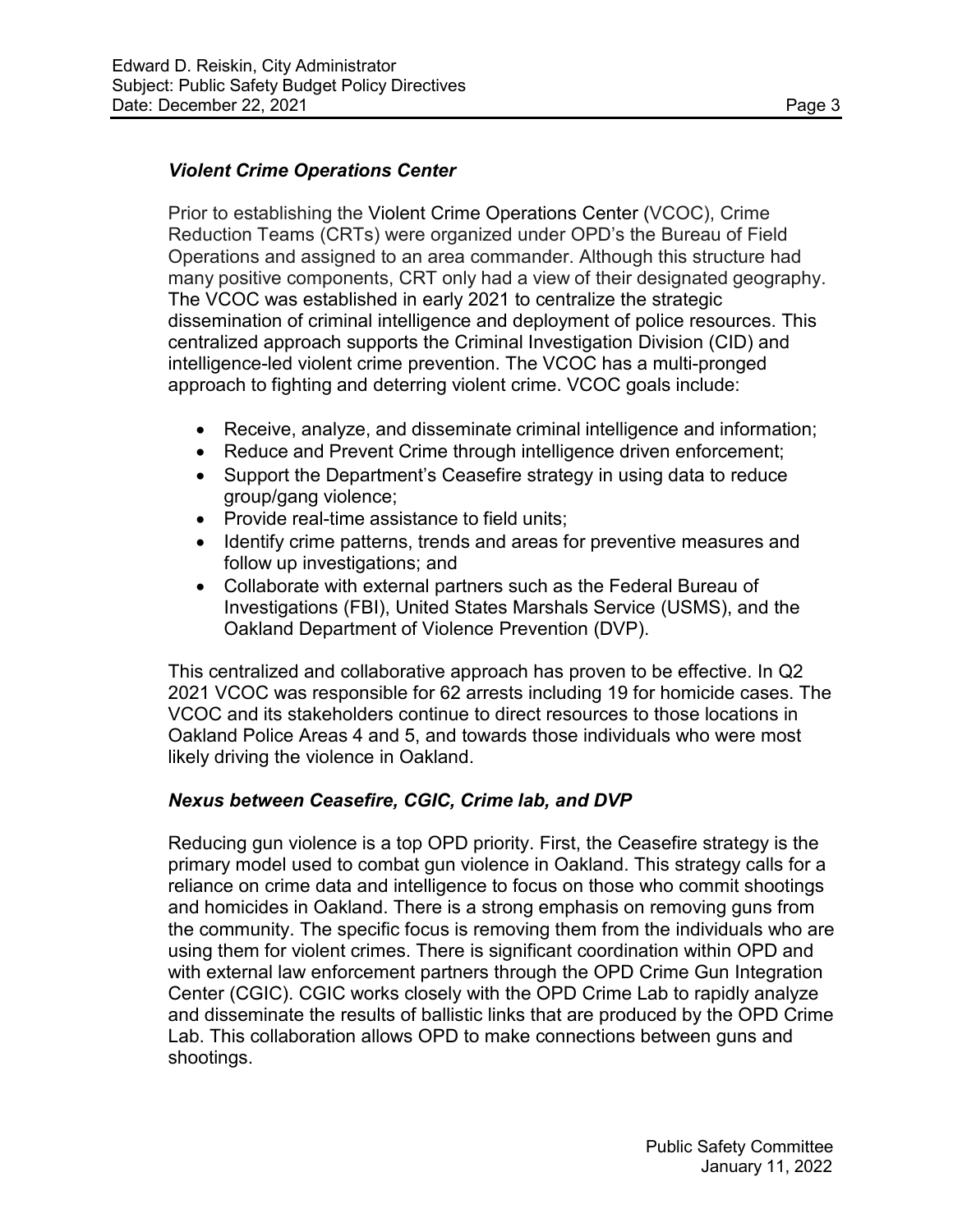Ceasefire also coordinates with the DVP, community partners and communitybased organizations to offer social services and support to the people identified by Ceasefire data analysis. Through group "call-in's" and individual "custom notifications", OPD staff engage in direct communication with subjects prone to violence and make a legitimate attempt to steer them toward the Life Coaching services offered by DVP staff and other DVP-funded community-based organizations.

# *Crime Lab*

The Crime Lab's strategy for capacity expansion includes:

- Filling vacancies;
- Adding personnel; and
- Supporting physical plant upgrades as solutions.

OPD's full-service Crime Lab includes a number of specialty units (Drug Analysis, Firearms, Forensic Biology and Latent Prints) staffed mainly by criminalists but also by latent print examiners. These staffers are all highly skilled and specialized civilian professionals who perform the day-to-day work of the Lab. The Lab has 22 funded criminalist positions of which 15 are filled and 6 funded latent print examiner positions of which 5 are filled. The Firearms Unit has experienced the most longstanding vacancies - currently are three (3) filled positions and two (2) criminalist II vacancies. Those vacant positions need to be filled.

The laboratory is housed in an aging facility. Expansion would enhance the analytical capabilities of the laboratory and foster interactions with the investigators who benefit from the investigative leads generated by the laboratory.

# **b. Remove Low Level and Non-Violent Calls for Service from the Police Department**

See Directive 9 above.

# **12.Significantly Stand Up MACRO As An Effective Alternate Response System as First Responders to Non-Violent Calls for Service**

The Fire Department has made significant progress to stand up MACRO and has reported to the Council extensively since the approval of this Directive (including [Public Safety Committee](https://oakland.legistar.com/LegislationDetail.aspx?ID=5065151&GUID=484C8BF6-77AF-4B8C-8C25-05B9F9D0D3C5) on September 14, 2021, [Public Safety Committee](https://oakland.legistar.com/LegislationDetail.aspx?ID=5137644&GUID=81854B21-84C3-497E-8B28-B86682F8F105) on October 12, 2021, [City Council](https://oakland.legistar.com/LegislationDetail.aspx?ID=5202764&GUID=A8064BAF-CA74-4A74-9141-2C19C1882468) on November 16, 2021). Current plan has initial start-up coming in February.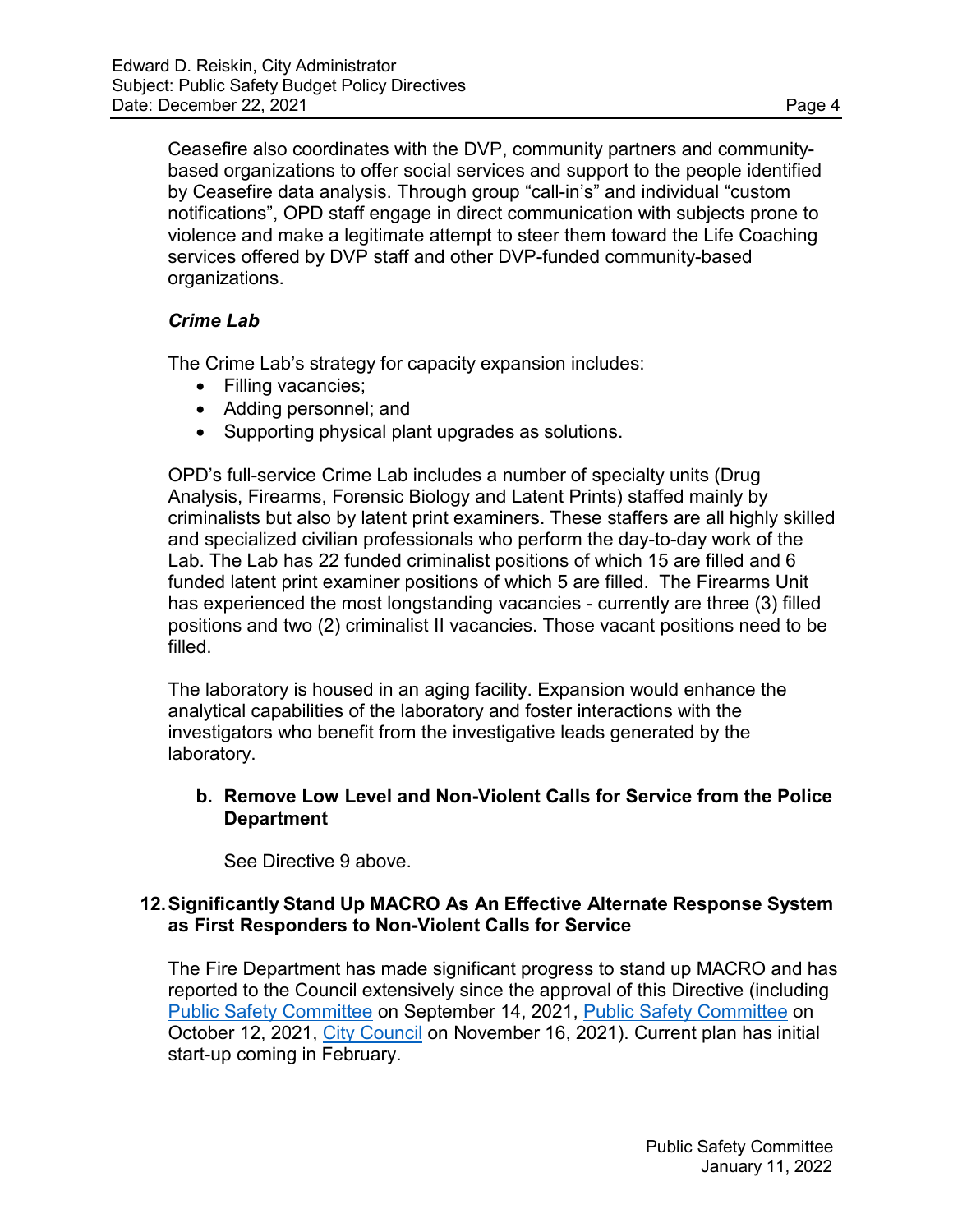# **a. Advisory Board for MACRO**

The Advisory Board is also in the process of being stood up, as discussed most recently at the November 16, 2021 City Council meeting (link above). An [online application](https://www.surveymonkey.com/r/MACRO_Advisory_Board) process was open to the public through December 31, 2021.

#### **13.Department of Violence Prevention Alternative Safety Plan and Community Violence Prevention Infrastructure**

The Department of Violence Prevention presented a spending plan to the City Council, which was approved by the Council at its [July 30, 2021 meeting,](https://oakland.legistar.com/LegislationDetail.aspx?ID=4952302&GUID=41F90509-BFF7-4023-98A3-3D6C02BC0825) and issued a [Request for Qualifications](https://cao-94612.s3.amazonaws.com/documents/DVP_RFQ-2022-2024-Main-Document-Instructions-FINAL-1.pdf) for the FY 2022-24 funding cycle on December 10, 2021.

# **14.Internal Affairs**

Funding for this Directive is provided in the second year of the two-year budget. Discussions between the City Administrator, Community Police Review Agency Director, and the Chief of Police have commenced.

# **15.Crime Prevention Through Environmental Design (CPTED)**

Currently, CPTED evaluations (CPTEDs) are performed by two Police Service Technicians (PSTs) in the Neighborhood Services Division of the City Administrator's Office (NSD) and one senior PST in the Oakland Police Department. The CPTEDs performed by NSD are mostly informal analysis without in-depth write-ups whereas those performed by the OPD PST can be much more extensive and can include several pages of analysis. The majority of requests for CPTEDs come from private parties asking for assistance evaluating private residences such as apartment complexes or private businesses or churches. However, in the past two years, there were some public facilities that requested CPTEDs including some schools and parks. For example, during the design phase of the Holly Street Mini Park, the designs went through a CPTED evaluation, there was a CPTED performed for Children's Fairyland, and one for Stonehurst Elementary School at the request of the principal. Many people request CPTEDs through their Neighborhood Services Coordinator (NSC) as part of a Neighborhood Council identifying an area of concern. In 2021, NSD supported several "CPTED Walks" in which staff joined Neighborhood Council Members and their CRO to walk an area of concern during which the PST would make informal recommendations. An example of this type of assessment included a recent one performed in the vicinity of Parker Elementary School, focusing primarily on Ney Ave from Parker to Ritchie. The PST was joined by the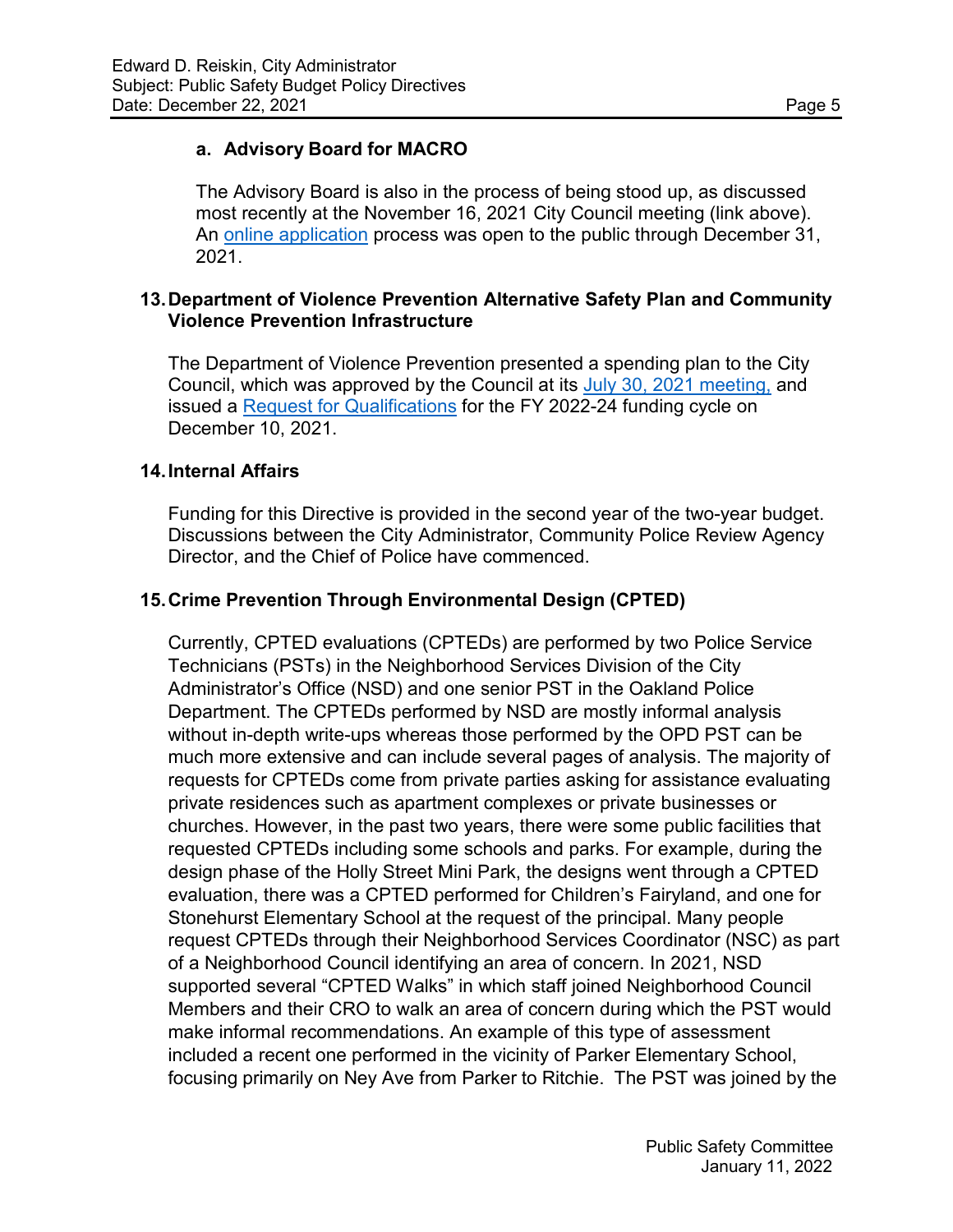Community Resource Officer assigned to patrol this area, and they noted several areas of concern, primarily in regard to pedestrian safety. In an effort to meet the City Council directive, and ensure CPTEDs have meaningful, effective, and realistic recommendations, the City is evaluating some key measures and will provide a full report after further analysis, with a target of February or March 2022:

- *1. Ensure the relevant staff from OakDOT and OPW are present when a CPTED Walk is being planned:* This allows them to receive the informal feedback, and to provide their expertise on what is effective and feasible prior to formal written recommendations. It is essential that subject matter experts are part of CPTEDs on public property to ensure effective coordination and to be able to factor in the cost of recommendations with each department's overall budget in mind.
- *2. Offer further CPTED certification training to NSCs and to the current* **PSTs in NSD.** This could expand the capacity to perform more formal CPTEDs and creates a training opportunity for staff. There is an upcoming certification class in April 2022 that staff are considering. However, due to significant staffing challenges in NSD, these would likely be performed on an overtime basis.
- *3. Developing a more formal structure for requesting and providing the* **resources for CPTEDs for public and private settings.** This would include a prioritization process regarding the CPTED and funding the implementation of the recommendations in the neighborhoods experiencing the most significant challenges. Also, as more staff become certified to perform this service, a fee structure should be established to cover the costs. Those fees should be covered by the requesting party, whether a private business or a City Department or other public agency.

Assuming the pairing of OakDOT and OPW staff with the CPTED evaluator occurs, it would be helpful, over time, to create a toolbox of measures whose costs and implementation paths are well-known. That would help to ensure that recommendations are feasible and possible to implement early in the evaluation process.

#### **16.CERT/Emergency Preparedness**

The FY2021-23 budget increases enable the Emergency Management Services Division (EMSD) within the Oakland Fire Department (OFD) to expand emergency preparedness outreach, recruitment, and services in previously underserved communities and the high wildfire risk areas.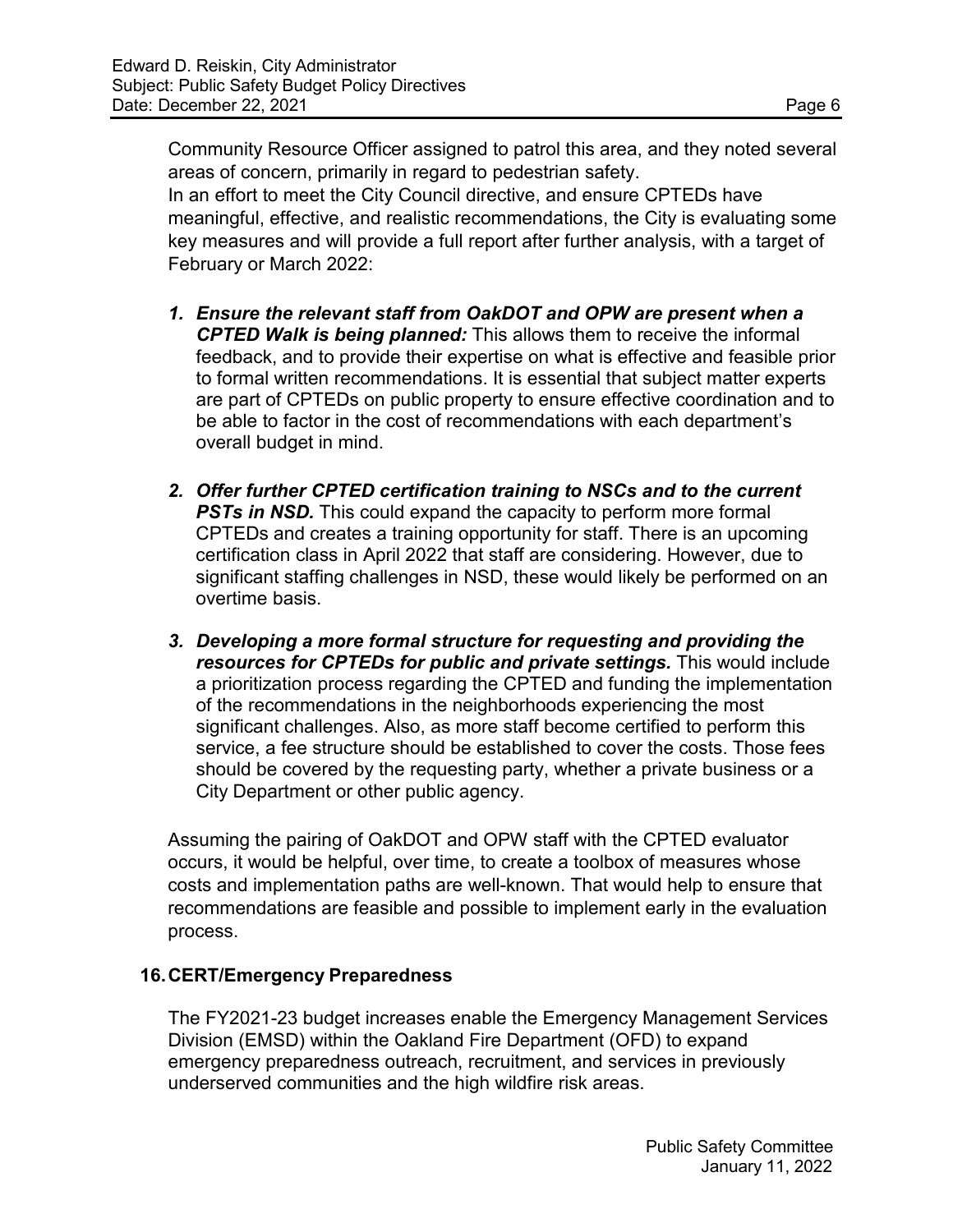EMSD has identified priority locations based on the high priority locations outlined in the [OakDOT Geographic Equity Toolbox](https://www.oaklandca.gov/resources/oakdot-geographic-equity-toolbox) and the [Very High Fire](https://egis.fire.ca.gov/FHSZ/) [Hazard Severity Zone](https://egis.fire.ca.gov/FHSZ/) as identified by CalFire. EMSD has prioritized outreach and recruitment neighborhoods based on this data. Communities have received organizational tags to enable prioritization of training allocations in those historically underserved communities and help build more resilient communities.

In May 2021, OFD launched the Community Emergency Response Team (CERT) training bringing Oakland in line with the National Standards for community-based response. OFD graduated two adult classes and the first ever all youth cohort in calendar year 2021. EMSD has planned one (1) instructor course, four (4) adult classes and one (1) youth class for calendar year 2022. The instructor course will include local educators to help build capacity for CERT training within local school districts.

EMSD will launch personal emergency preparedness (PEP) training in calendar year 2022. PEP focuses on steps individuals and families can take to survive all types of hazards. Participants will take active steps towards completing an emergency plan and be provided basic materials to build their emergency kit.

# **17.Vegetation Management/Wildfire Prevention**

Direction to the City Administration under this Directive is to work with City Council on preparing a Wildfire Assessment ballot measure. A predecessor activity is completion of the City's [Vegetation Management Plan,](https://www.oaklandca.gov/projects/oakland-vegetation-management-plan) which is currently undergoing environmental review. The final environmental impact report and proposed Plan is expected to be before the City Council for its consideration in 2022.

# **18.Youth and Families**

Funding for this Directive is provided in the second year of the two-year budget; work on this Directive will start next fiscal year.

# **FISCAL IMPACT**

There is no fiscal impact associated with this informational report.

# **PUBLIC OUTREACH / INTEREST**

There was no public outreach conducted in the preparation of this informational report, though there is great public interest in the subject areas covered by these Directives and the implementation of most if not all includes significant public outreach.